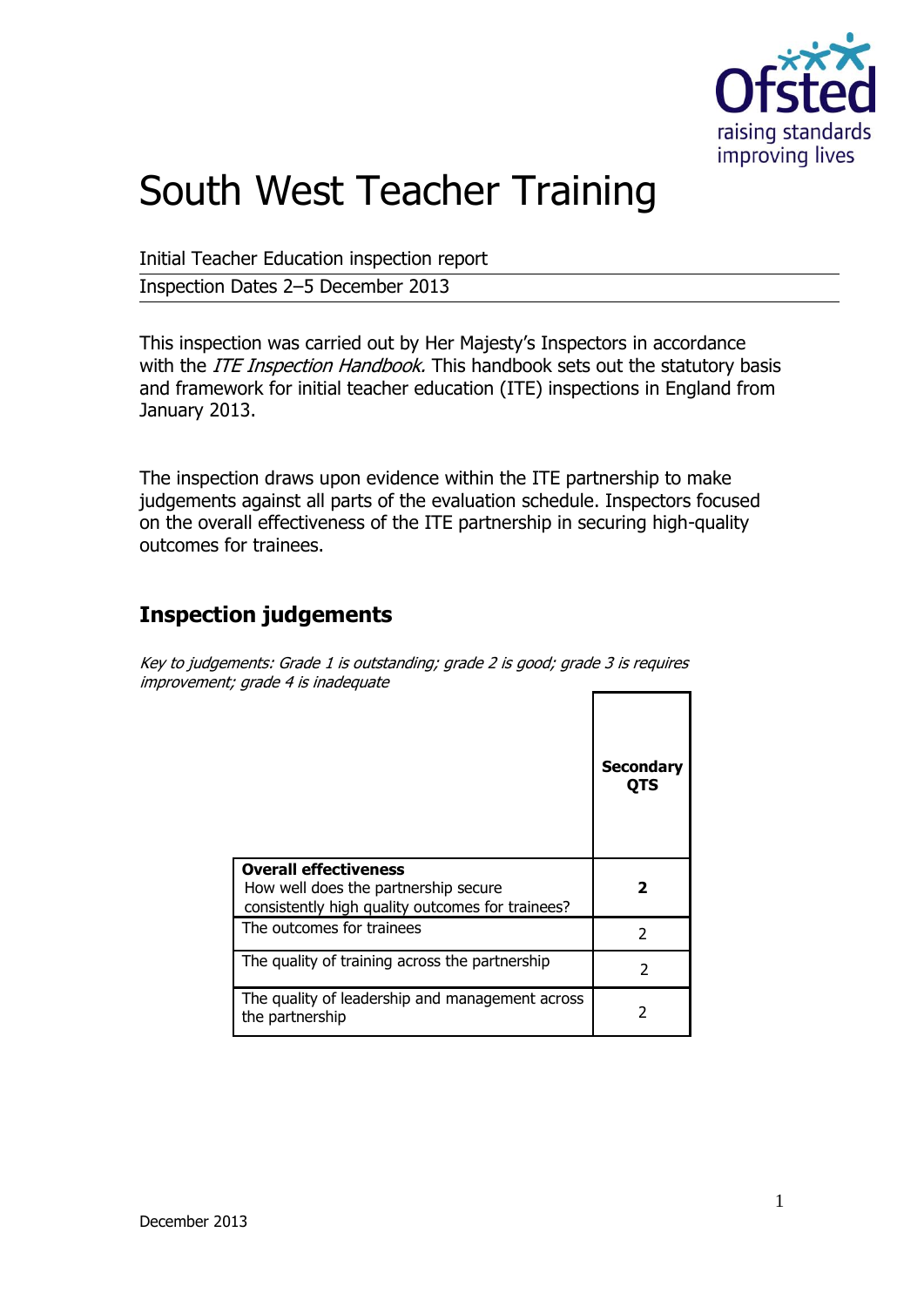The Office for Standards in Education, Children's Services and Skills (Ofsted) regulates and inspects to achieve excellence in the care of children and young people, and in education and skills for learners of all ages. It regulates and inspects childcare and children's social care, and inspects the Children and Family Court Advisory Support Service (Cafcass), schools, colleges, initial teacher training, workbased learning and skills training, adult and community learning, and education and training in prisons and other secure establishments. It rates council children's services, and inspects services for looked after children, safeguarding and child protection.

Further copies of this report are obtainable from the school. Under the Education Act 2005, the school must provide a copy of this report free of charge to certain categories of people. A charge not exceeding the full cost of reproduction may be made for any other copies supplied.

If you would like a copy of this document in a different format, such as large print or Braille, please telephone 0300 123 1231, or email enquiries@ofsted.gov.uk.

You may copy all or parts of this document for non-commercial educational purposes, as long as you give details of the source and date of publication and do not alter the information in any way.

**[www.ofsted.gov.uk](http://www.ofsted.gov.uk/)**

Reference no. 080190

© Crown Copyright 2013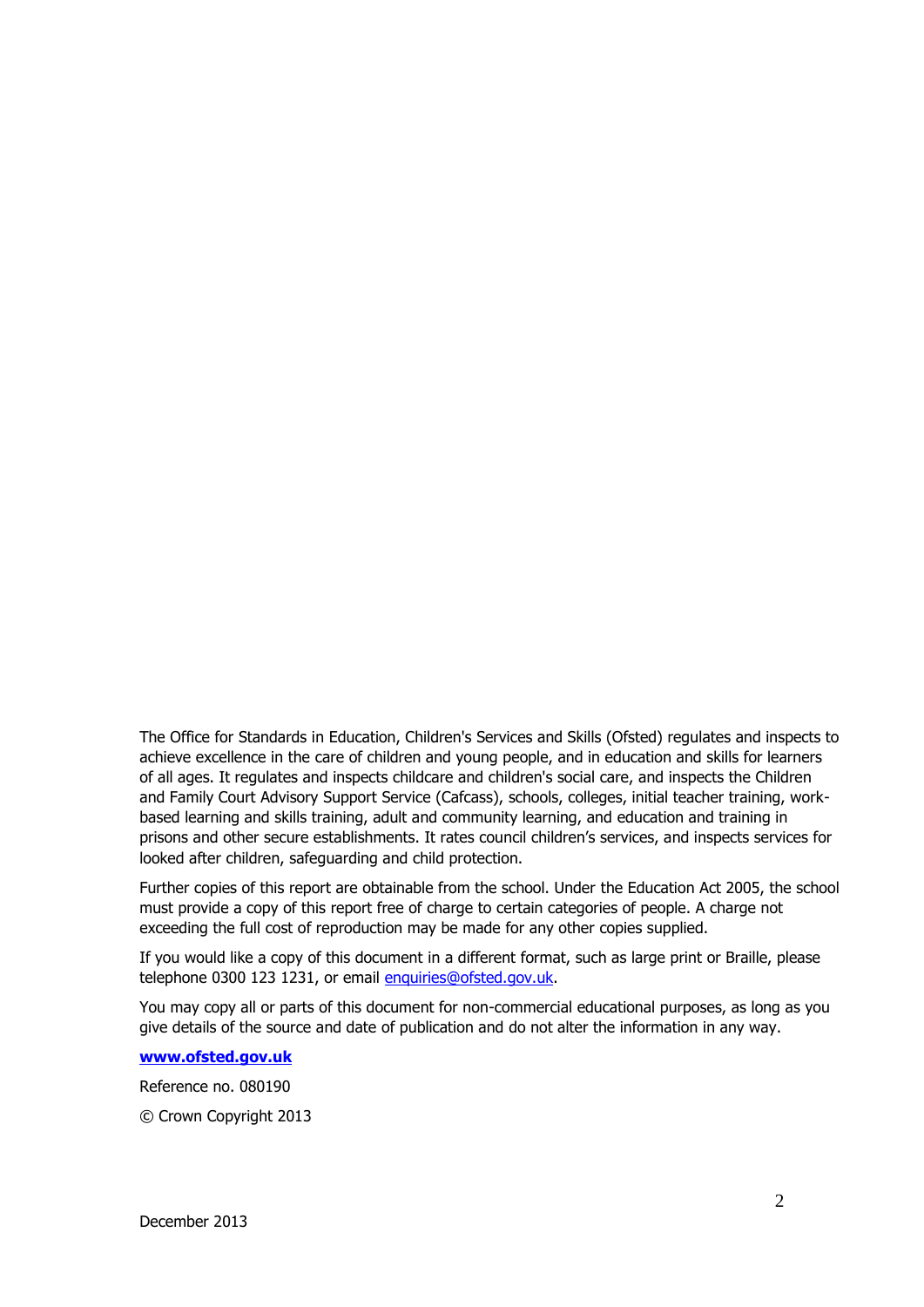# **The secondary phase**

#### **Information about the secondary partnership**

- This school-centred initial teacher training partnership involves 20 secondary schools based in the South West of England across four local authority areas. Training is offered to provide initial teacher education in the 11 to 16 age range leading to Qualified Teacher Status (QTS). In addition, trainees' assignments can earn masters-level credits which can lead to a Postgraduate Certificate in Education (PGCE).
- At the time of the inspection, 14 trainees were being trained through placements in 11 partnership schools. This is fewer than half the number at the time of the last inspection, following a period of turbulence in the partnership's leadership. Three trainees were being trained to teach design and technology, five to teach science, and six to teach modern foreign languages.
- The lead school is West Exe Technology College in Exeter, where a specialist teaching centre is based and much of the central training takes place. The scheme is managed by a group of governors and headteachers that make up the consortium management board.

#### **Information about the secondary ITE inspection**

- Inspectors observed eight lessons taught by trainees and two by newly qualified teachers (NQTs) in seven schools. All of these observations were undertaken jointly with mentors or partnership subject course tutors.
- Inspectors also held discussions with: individual trainees and former trainees working in partnership schools; subject course tutors; leaders, managers and headteachers; and school-based staff, including mentors and professional tutors.
- Inspectors reviewed a wide range of documentary evidence including information related to recruitment and selection, statutory compliance with the initial teacher training criteria, tracking and assessment, trainees' teaching evidence and assignments, analysis of outcomes for trainees, evaluations and improvement plans, external moderator/examiner reports, surveys of the views of trainees and NQTs, and the university's electronic information portal.

#### **Inspection Team**

Ian Hodgkinson HMI: lead inspector Brian Cartwright HMI: assistant lead inspector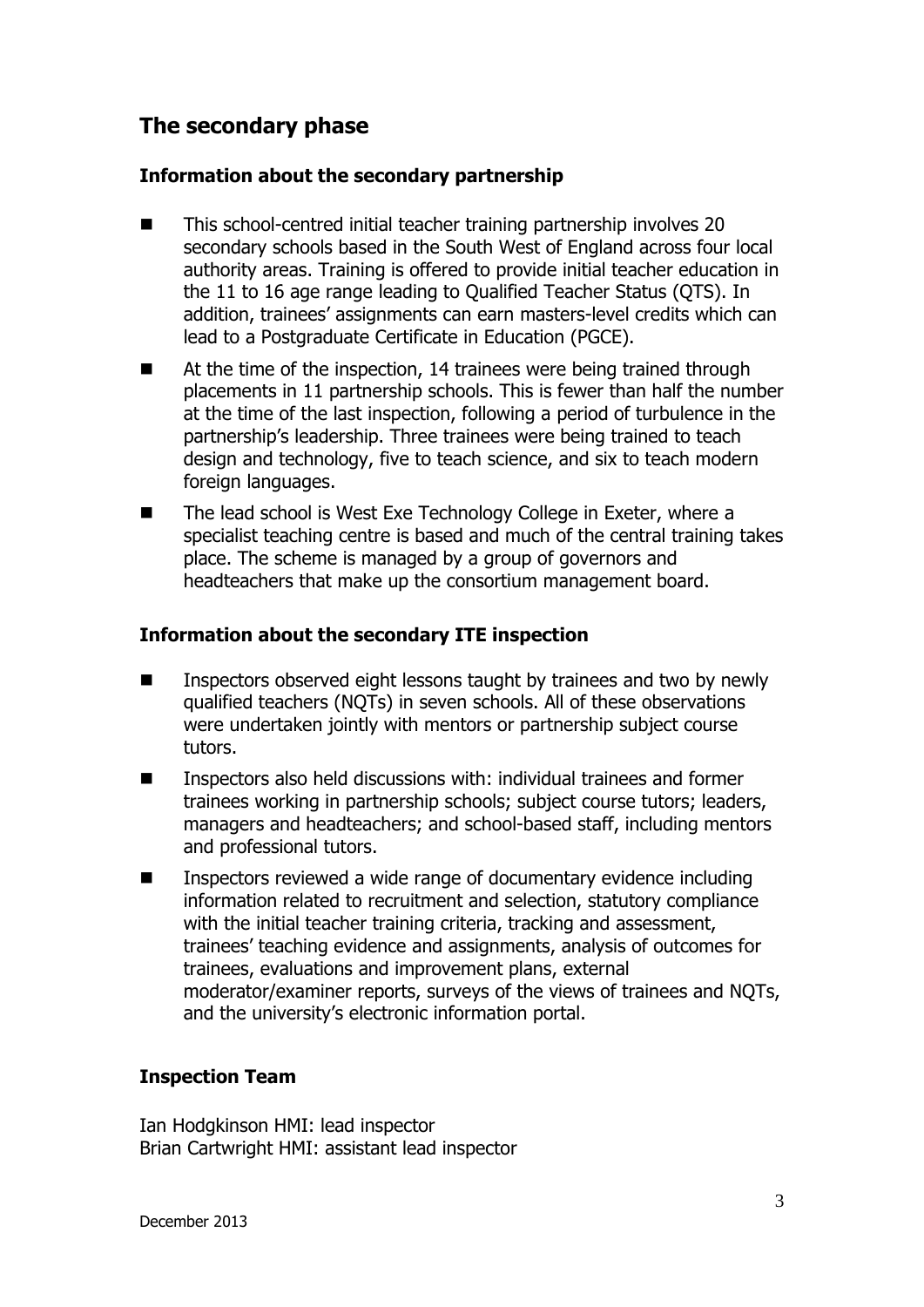## **Overall Effectiveness** Grade: 2

#### **The key strengths of the secondary partnership are:**

- $\blacksquare$  High employment rates for trainees, which are testament to the strong development of their professional attributes and conduct.
- **Trainees' good subject knowledge, which is evidenced strongly in their** assignments and used to underpin their confident teaching.
- A good focus by trainees on promoting their students' literacy skills.
- $\blacksquare$  The strong commitment of all partnership schools to the success of this well-regarded partnership, which is reflected in the high degree of collaboration used to refine and develop its programmes and procedures.
- A strong emphasis within the partnership on sustaining good-quality placements for trainees, which offer a range of experiences and enable them to get fully involved in all aspects of school life.
- Clear, precise targets for trainees' improvement set by mentors who take much responsibility for the progress of their trainees and ensure that they can gain access to support from a wide range of sources in and beyond school.
- Excellent systems of communication centred on the information portal, which allows centre-based and school-based trainers and trainees to keep in touch and maintain careful scrutiny of trainees' progress.
- Clear, strategic vision and planning for the future. The partnership is responding well to changing local and national structures, and needs in education, including the promotion of improvement in education in rural and coastal towns.

#### **What does the secondary partnership need to do to improve further?**

#### **The partnership should:**

- Develop trainees' understanding of how to use assessment information to inform their lesson planning earlier in their training, so that more-able students in their classes are always suitably stretched and challenged.
- $\blacksquare$  Ensure that as far as possible any grading of trainees is linked to the outcomes for the students that they teach.
- Strengthen recruitment and selection procedures still further to sustain improvements in attainment and completion rates.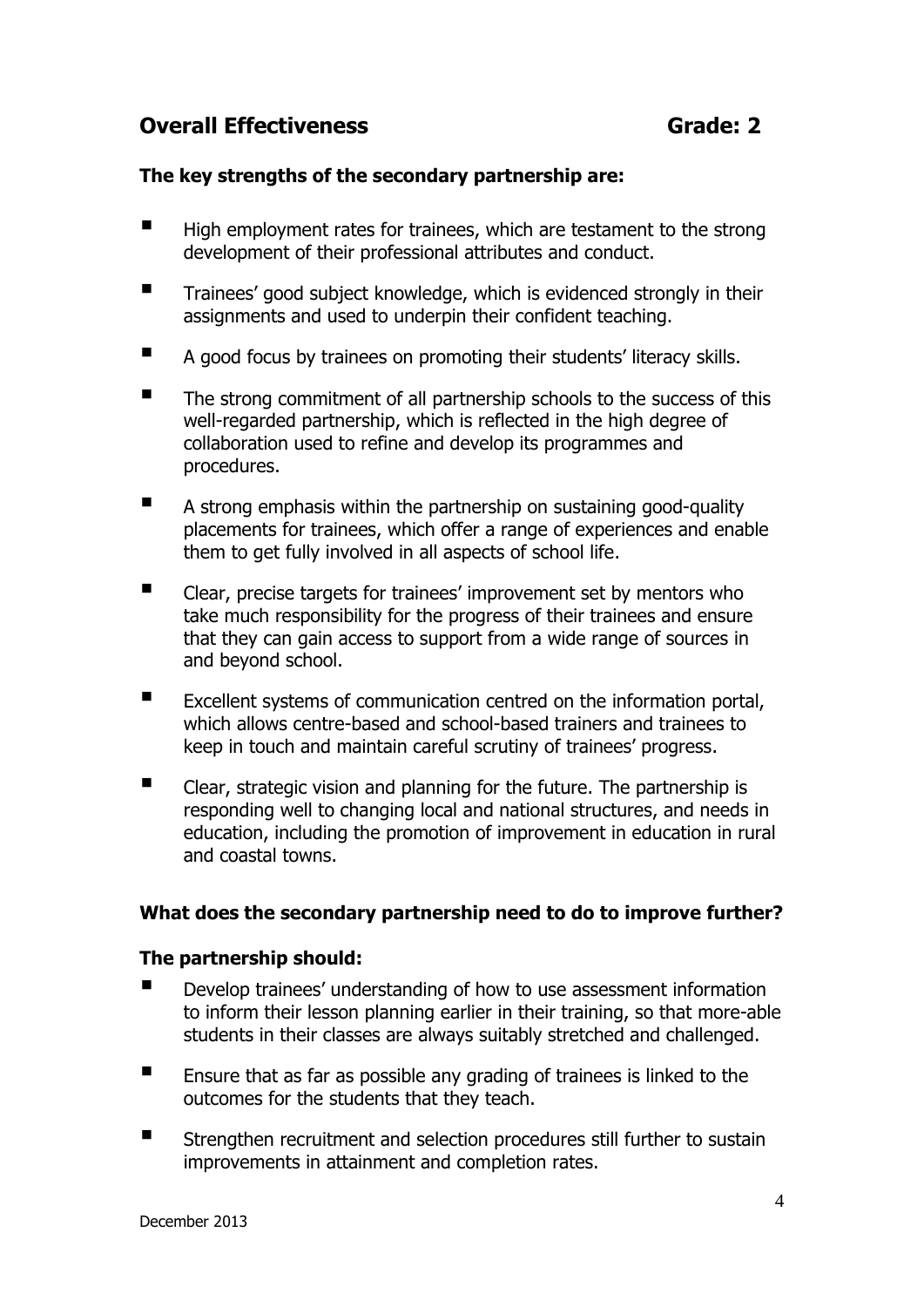## **Inspection Judgements**

#### **The outcomes for trainees are good**

- 1. Trainees' attainment has risen since the last inspection. Most trainees have been judged good or better in the last two years, and last year over half were judged outstanding. The partnership has been successful in overcoming a sharp dip in the proportion completing the course shortly after the last inspection, and in raising the proportion of trainees judged to be outstanding. There are no significant or sustained differences in outcomes between subjects or groups of trainees.
- 2. While the small number of trainees makes meaningful year-on-year comparisons with national performance data difficult, over time the rates of completion for all subjects compare favourably with national averages. Over the last two full years, three trainees have withdrawn from the course, largely because of their personal circumstances. These withdrawals have all come from trainees in the 25–45 age range, but have been from different subjects.
- 3. Employment rates are consistently high, reflecting the success of the programme in meeting local needs for teachers in the subjects offered. While the numbers moving beyond the South West have steadily grown, still around three quarters of trainees find work within the region. Trainees, former trainees and school leaders point to the success of the programme in preparing trainees for the workplace by getting them into school placements early in their training and encouraging them to take part in a full range of activities within and beyond the classroom. For example, trainees talked with inspectors about the success of their work with tutor groups and extra-curricular clubs. A key strength of the programme lies in its development of trainees' professional attributes; most work very well with their colleagues and successfully promote the ethos of their placement school.
- 4. Trainees' subject knowledge and skills are key strengths, and underpin the enthusiasm they bring to their teaching. For example, in science, trainees give a high profile to practical, scientific enquiry in their lessons. This makes a major impact on the learning of students because it encourages them to explore, to ask questions and experiment. It also prompts interested discussion about science in general. In modern foreign languages, trainees' confidence and expertise encourage students to respond in the target language.
- 5. Resources for lessons are often well prepared, including specific resources to support disabled students and those with special educational needs, and those who speak English as an additional language. In one school, teaching assistants reported on how well the trainee had informed them in advance of what was being done, and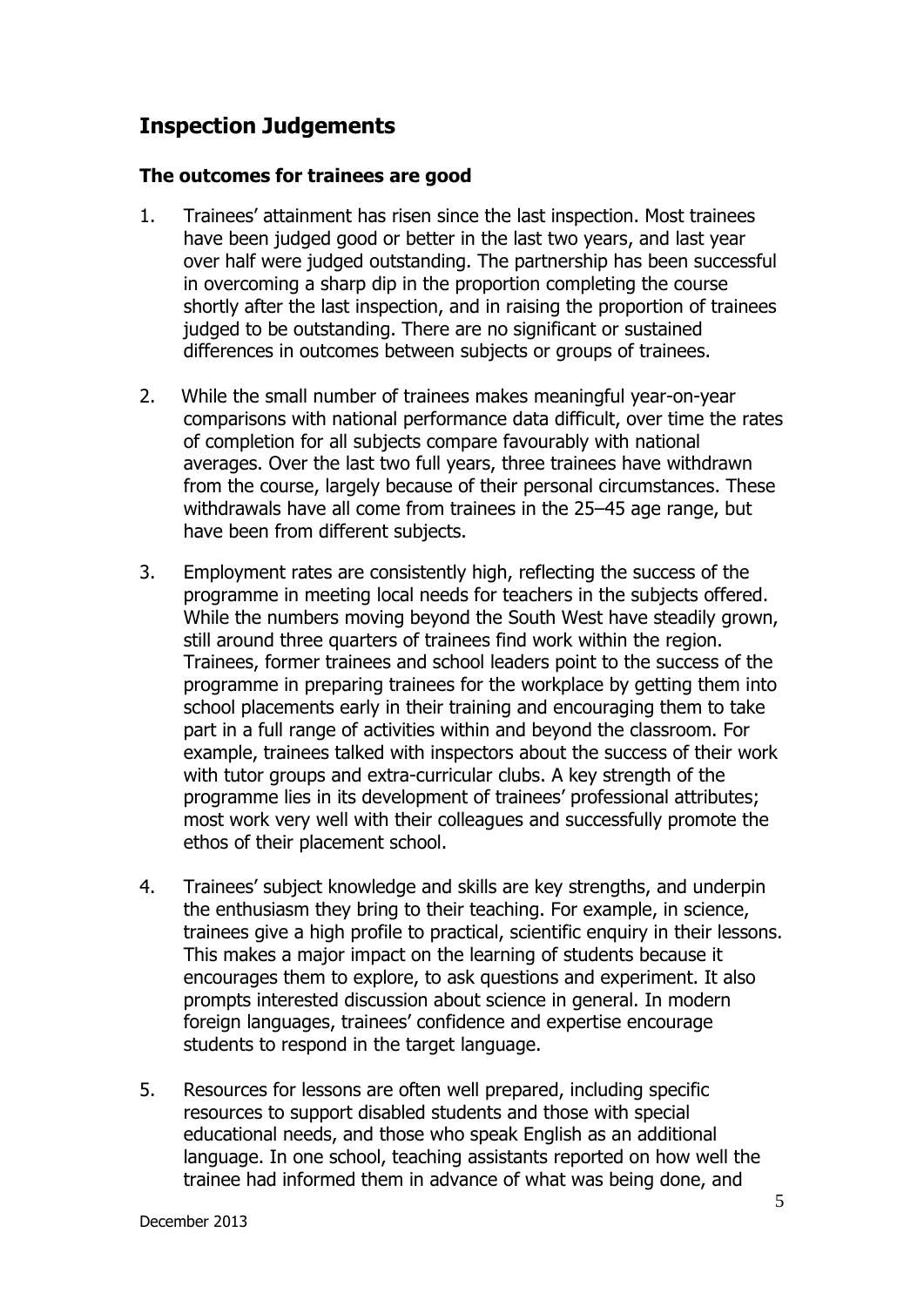what was expected of them in the support given to individual students with specific needs.

- 6. Trainees promote students' literacy well. In design and technology, students in a Year 9 food technology class were able to understand and use a very good range of vocabulary linked to the scientific and technical processes used in making egg products. This was because of the trainee's high expectations and continual reinforcement of the terminology.
- 7. Trainees are generally confident in assertively implementing school behaviour policies and using a variety of techniques to keep students on task. However, in a few classes observed by inspectors, the chatter or restless behaviour of a minority of students distracted them and others from learning. This was because the work that trainees planned for students did not stretch and challenge some groups, especially the more-able students. At this early stage in their training, the trainees too often expect more-able students to complete work at the same level of challenge as all others in the group, and so these students get bored and fidgety. Trainees' understanding and use of assessment information, to plan challenging activities and to show students how to improve through marking and other feedback, is underdeveloped at present.

#### **The quality of training across the partnership is good**

- 8. The survey of the views of former trainees who become NQTs suggests that the training they received has prepared them well for the profession. Responses have been more favourable in the three years since the last inspection than for the three years prior to it. All 42 NQTs who responded felt that their training had been at least satisfactory, with 97% saying that it was good and 71% saying that it was very good. In comparison with survey responses nationally, this presents a highly positive picture, and is reflected in the views of current trainees through survey information and the views expressed to inspectors.
- 9. Trainees and former trainees feel that the great strength of South West Teacher Training is the opportunity to move quickly into school placements and begin getting teaching experience early in their training. They move into their first placement school in mid-September for three days a week until half term in October when they attend school full time. They are therefore able to learn in schools with strong support from their mentors and subject course tutors, and to apply their academic studies in the classroom from an early stage.
- 10. The general professional studies programme taught mainly in the training centre offers a well-designed programme of activities aimed at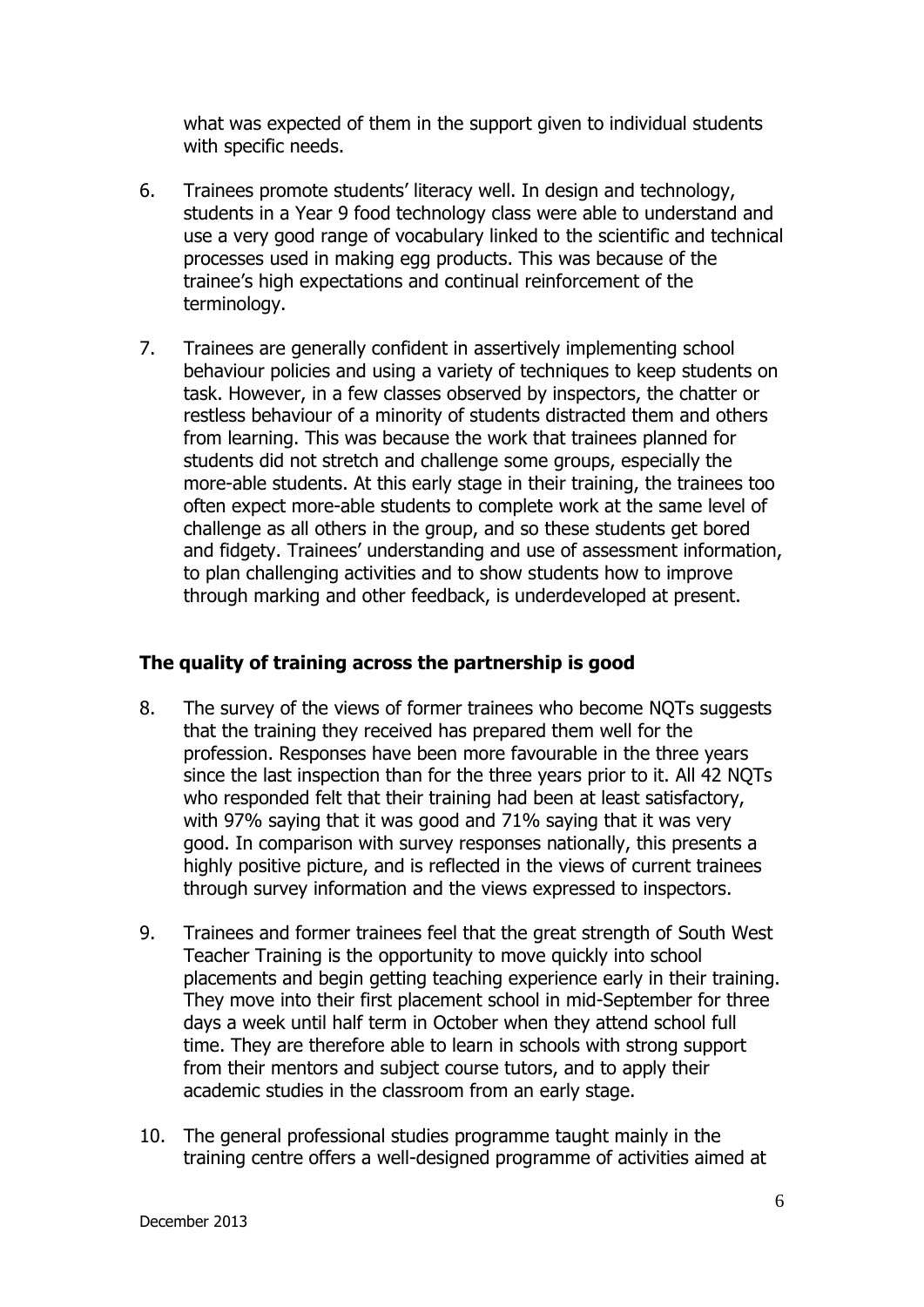giving trainees the knowledge and skills they need to teach. It is coordinated by subject course tutors who teach alongside experts in key aspects of educational theory and practice.

- 11. Central training is supported by the high profile given to the three assignments trainees complete during the year. These earn masterslevel credits and lead to a PGCE which can supplement the award of QTS. Partnership leaders have sought to increase the proportion of trainees who attain this full award by giving assistance with assignment writing, although for some trainees, including those who already hold a masters degree, this is not a high priority. The assignments nonetheless support trainees' development well, focused as they are on the curriculum, special educational needs and assessment. The first assignment on the curriculum has enabled some trainees, especially those studying to teach modern foreign languages, to consider in detail the implications for the subject of the new National Curriculum. This has been supplemented by a training presentation of the new National Curriculum for all trainees.
- 12. Training in the assessment of students is planned for later in the academic year, in line with the third assignment. This is too late to help trainees to use assessment information well to plan challenging activities for all students in their classes, including the more-able students, and has an adverse impact on the quality of teaching for some. It also means that by the end of the first placement the use of formative assessment by some trainees to guide students in how to improve has been limited.
- 13. Centre-based training is supplemented by experiences in settings beyond their placement schools, including those linked to developing trainees' understanding of post-16 provision and primary schools. The development of trainees' post-16 experience and understanding of sixthform study programmes is given an appropriate priority in training provision, and where placement schools have sixth forms, trainees are given the opportunity to work alongside staff in teaching sixth-form classes.
- 14. The support provided by mentors in school placements is generally highly regarded by trainees. Communication between mentors and subject course tutors is maintained very effectively through regular, well-structured and well-attended mentor meetings, and through the excellent information portal. The portal allows trainees and trainers to log and share information on all aspects of trainees' progress. It therefore facilitates rapid intervention where trainees' progress falters; mentors and subject course tutors alike, for example, regularly read trainees' reflective diary entries to judge when additional support may be required. In exceptional circumstances, a trainee's placement can be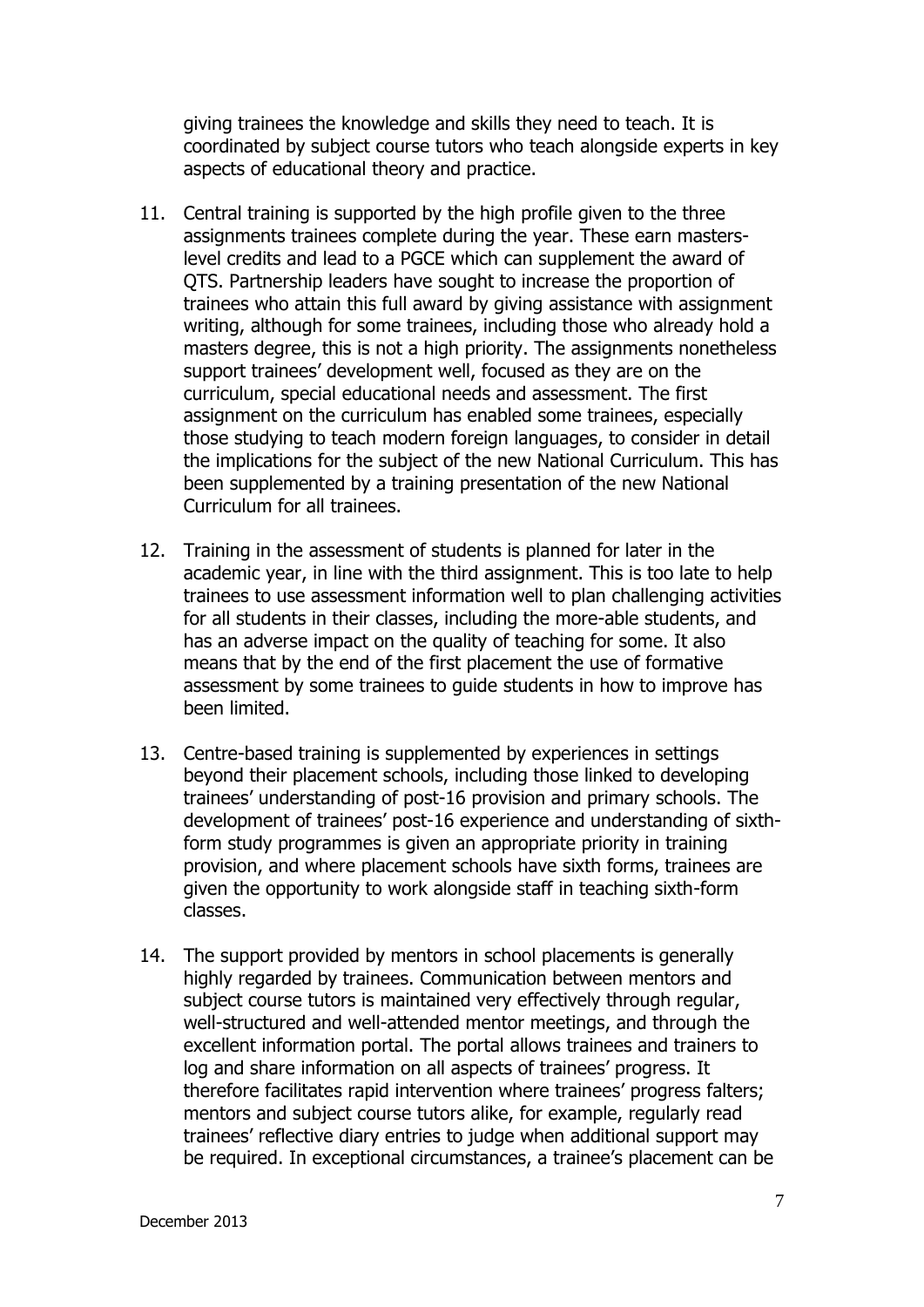switched, and there is evidence of success where this has been facilitated. Weekly meetings between mentors and trainees following lesson observations lead to very clear and specific targets for improvement, although these are not always subject-related. Mentors enable trainees to draw on support and expertise within and beyond the placement schools so that they can see and share best practice.

- 15. The award of grades for aspects of trainees' performance is too inconsistent between placements at present. This includes grading by staff other than mentors who observe trainees in schools, which was an issue at the last inspection. Awards of sub-grades for aspects of performance against the Teachers' Standards often take too little account of the impact of the trainee's work on the progress of their students; they can therefore be overgenerous. While this does not affect the overall grades awarded to the trainee at the end of their training, it does provide the trainees with mixed messages and does not always offer an indication of a clear trajectory of progress.
- 16. Trainees complete comprehensive subject knowledge audits prior to their training. The development of subject knowledge is carefully monitored by the subject course tutors in termly reviews, though less systematically so by mentors in school. The partnership has affiliation with subject associations and other key professional bodies to ensure that trainees have access to up-to-date resources. Training plans are well constructed to address trainees' need to develop aspects of their performance against the Teachers' Standards and to develop their subject knowledge and skills.
- 17. Placements are of a good quality and mainly in good schools. The balance between school placements is, where possible, carefully chosen to give trainees the opportunity of teaching in schools of different types or in different socio-economic contexts. Placements are structured to address individual training needs. For example, trainees in design and technology are asked to teach unfamiliar aspects of the subject using materials and processes outside their specialism to refine and develop their subject skills.
- 18. The partnership is acutely aware that, while its training is highly regarded, the least favourable responses in the newly qualified teacher survey concern aspects of teaching for diversity. This includes teaching students from minority ethnic backgrounds, those who speak English as an additional language, those with special educational needs, and students of different abilities. The need to prepare trainees more effectively to teach in a culturally and ethnically diverse society was a key area for improvement at the last inspection. The partnership has moved effectively to strengthen provision in this regard. The general professional studies programme, for example, now features a visit to a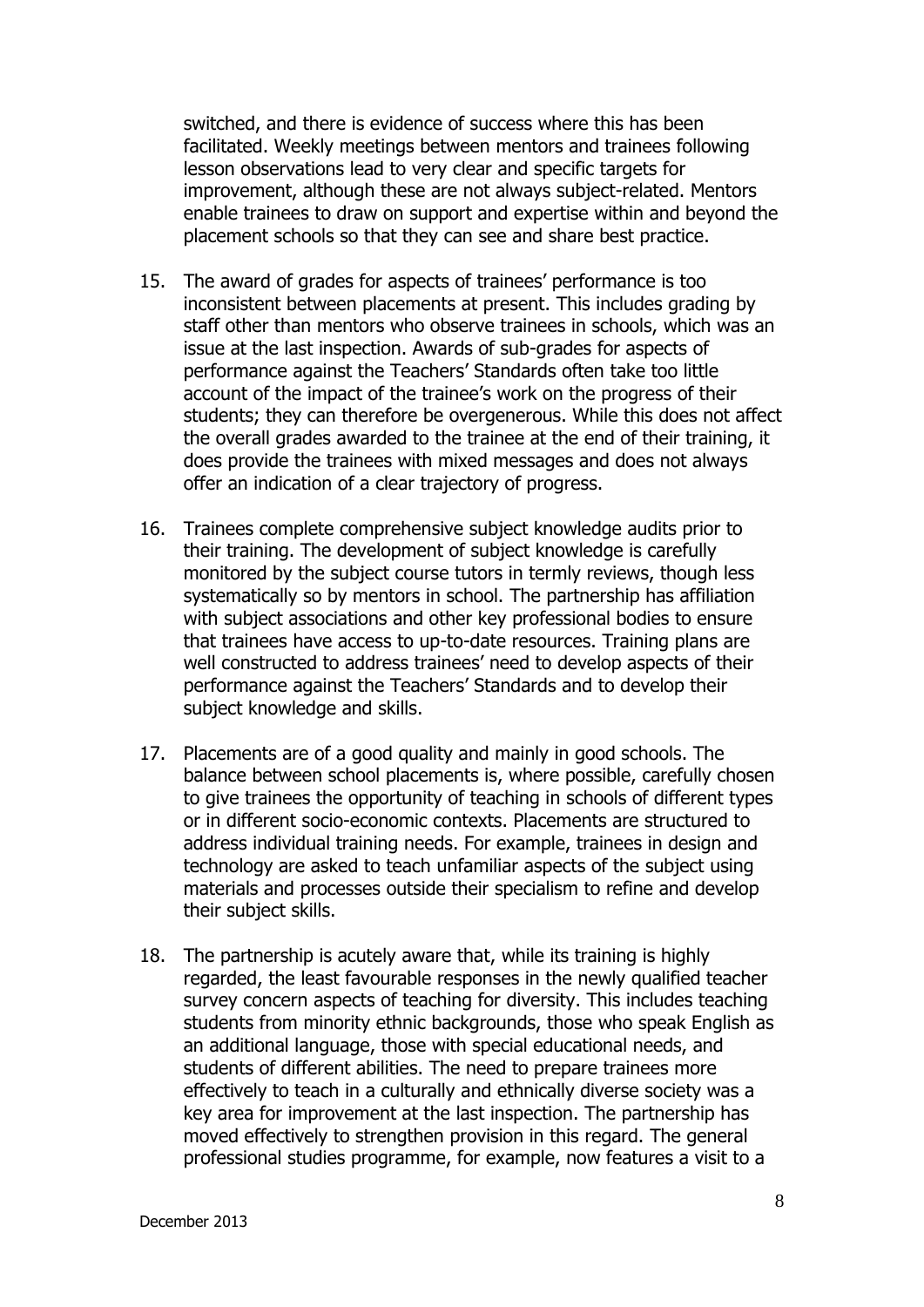London borough to look at the specific challenges of teaching in multiethnic settings, since no similar experiences are available locally.

- 19. Specific general professional studies sessions, and the support for trainees' planning given by mentors, have been effective in ensuring that current trainees plan well to meet the needs of disabled students and those with special educational needs. Trainees make use of individual education plans and other school information to ensure that they are fully aware of students' specific needs, and their lesson plans incorporate the use of resources which have been adapted explicitly to meet those needs. Trainees work well with teaching assistants in planning support for individual students.
- 20. Trainees are well prepared to incorporate aspects of literacy into their lesson plans; planning pro formas incorporate specific references to making provision to support students' literacy, and this is a good feature of many trainees' lessons. Trainees are encouraged to plan to develop a range of cross-curricular skills for their students; as a result, examples were seen in all subjects of trainees requiring students to apply their number skills to count, measure and interpret data.
- 21. Centre- and school-based training equips trainees with a good understanding of the techniques and procedures for managing poor behaviour. Where trainees do not plan activities with enough challenge, though, the behaviour of some students deteriorates. Trainees are given mostly thorough training in how to keep students safe, including from bullying. Training in identifying and dealing with aspects of cyberbullying is comprehensive. Some trainees, however, have yet to develop a clear understanding of aspects of homophobic bullying and ways of recognising and countering this.

#### **The quality of leadership and management across the partnership is good**

- 22. The provider's leaders, working closely with mentors and professional tutors in partner schools, have set the partnership on a course of strong improvement and expansion. This is demonstrated in rising attainment rates and high employment rates for trainees, along with a broadening of the subject offer and the likely expansion of trainee numbers in the next academic year. Schools have a high regard for the quality of South West Teacher Training graduates, and commit themselves strongly to its success through the provision of time, resources and regular attendance at partnership meetings.
- 23. Following the last inspection, the unplanned and unforeseen departure of key senior leaders in both the partnership and its lead school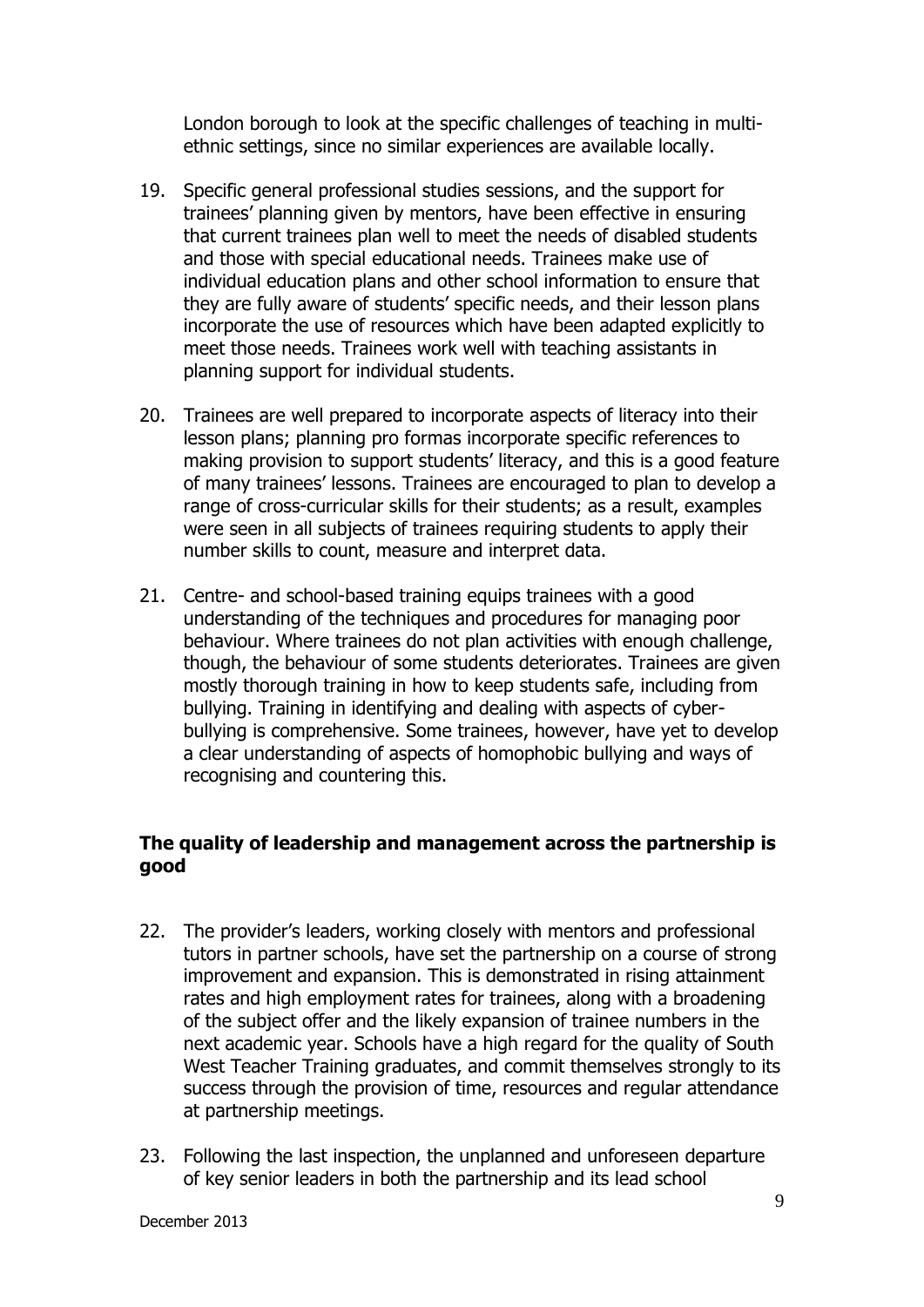presented challenging instability, at a time of considerable change in the landscape of initial teacher education. As a consequence, the partnership did not position itself to offer School Direct places, and had a severe cut in its allocation of core places. The partnership responded by cutting overhead and staffing costs, and drawing for a period on reserves. It also began to implement its new strategic vision for the future. This will see it offer a mix of core QTS provision with PGCE, as well as supporting School Direct places in partner schools, including in new subjects of English and mathematics. As a consequence, trainee numbers are set to return to the levels of over 30 that were enrolled at the time of the last inspection.

- 24. The partnership has a good infrastructure in place to support such breadth and expansion through its central training facility and staffing expertise in partner schools. It is working more closely with schools in the local teaching school alliance to develop its offer more widely. The partnership has a good track record of helping local schools to raise educational standards in areas of social and economic disadvantage, including in rural and coastal towns where students' achievement is a national priority. It tracks the professional progress of former trainees, and can give examples of trainees moving rapidly into leadership positions and contributing markedly to school improvement.
- 25. The programme manager and assistant programme manager share their time between leadership positions in the partnership and the lead school. They ensure that the partnership is strongly focused on assuring the quality of provision and sustaining improvement. The programme manager's termly reports draw together a range of information, including reports of the external programme moderator, which offers a very clear evaluation of the partnership's overall performance. The evaluation of performance by subject is helpful, although there is less focus on the analysis of trainees' performance against strands of the teaching standards, to identify strengths and weaknesses.
- 26. The partnership's clear and concise improvement plan is sharply focused on the key areas for development identified through its self-evaluation. The plan has precise success criteria against which improvement can be measured. It is shared with partners through regular meetings of the consortium board and professional tutors. Through its sharp identification of key priorities and clear and decisive actions, it has made a significant contribution to the partnership's accelerated progress over the last two years and its good capacity to improve further. For example, to realise the partnership's aim of increasing the proportion of trainees gaining masters-level credits in their assignments, subject course tutors and programme managers have all been required to undertake masters-level study themselves.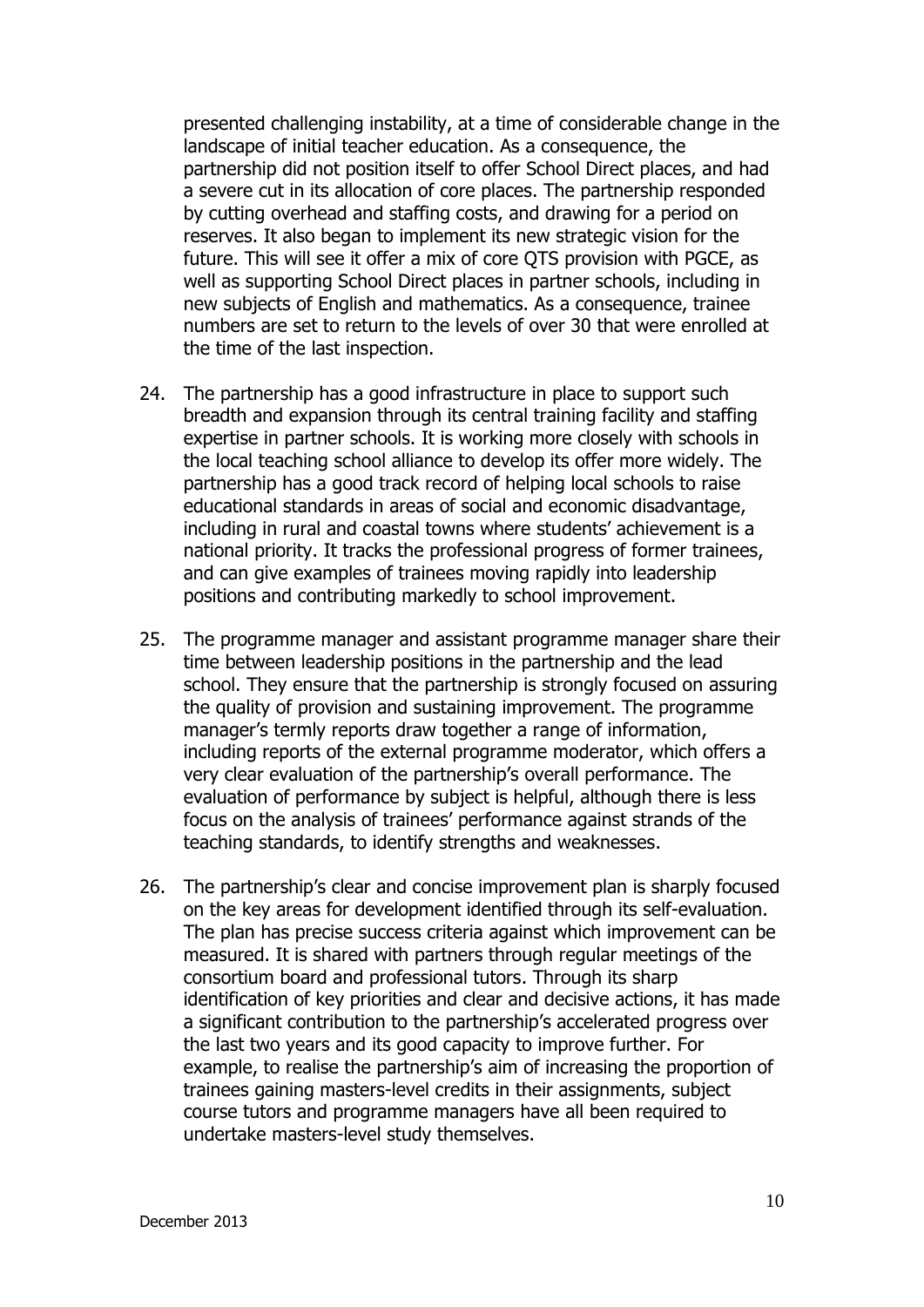- 27. Quality assurance processes and procedures are thorough and robust. The provision is therefore fully compliant with the criteria for initial teacher training. An external examiner from the University of Roehampton moderates and verifies assessments and scrutinises the quality of the provision and its outcomes. Examiners visit placements to observe teaching and aspects of mentoring and training. The external examiners' reports offer detailed appraisals of the quality of many aspects of the programme and are used effectively to inform programme evaluation and planning. Senior subject mentors have been appointed to support and develop further the quality of mentoring across the partnership.
- 28. Trainees said that they found information about the partnership informative and easy to access when they were seeking teacher training courses. They said that the recruitment process was a rigorous combination of skills tests, observation exercises and interviews. However, while trainees are observed interacting with students during lessons that they are observing, they are not observed teaching, and staff from all partner schools are not widely involved in the interview process. The partnership has successfully improved its recruitment of trainees from minority ethnic groups this year, but continues to recruit a relatively low proportion of male trainees.

## **Annex: Partnership schools**

The following schools were visited to observe teaching:

Plymouth High School for Girls Eggbuckland Community College, Plymouth St Luke's Science and Sports College, Exeter Honiton Community College Exeter St James's School West Exe Technology College Tiverton High School